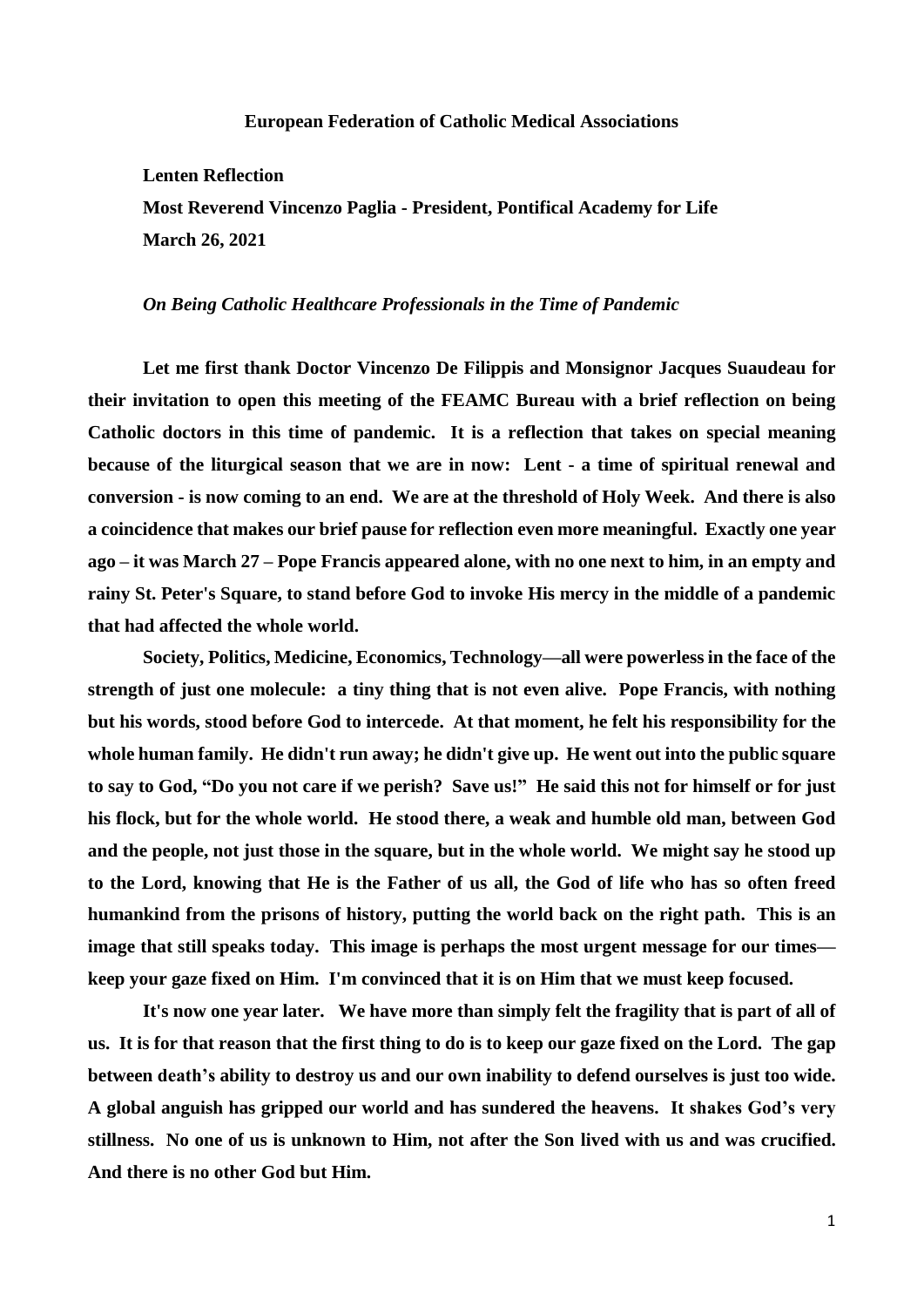**Prayer, dear friends, is the first and fundamental task of the Christian. It was so for Jesus, and so it has to be for all of us. Especially in these times. I have always been impressed by the words of the great German Protestant theologian of the last century, Karl Barth, who said, "God is not deaf, He listens, he acts. But He does not act in the same way whether we pray or not. Prayer has an influence on God's action, on the existence (on the mode of being) of God. One thing is beyond doubt---God hears us. No, God does not act in the same way whether we pray or not, so let us not tire of standing before God in prayer.**

**Let me make a brief comment here about the relationship between prayer and the mission of healthcare personnel. This is not a subject that is given sufficient attention today, but it has been an important theme throughout the centuries. For example, Saint Cyprian, Bishop of Carthage, wrote of the connection between holiness and the ability to work miracles: "If we become chaste and pure, modest in our actions, and reserved in our speech, we will even be able to cure the sick." It was a message he believed applicable to all Christians, but don't we see how it holds even more true for healthcare professionals? Still clearer is the example of Saints Cosmas and Damian, who died as martyrs in 285. In the Roman Basilica dedicated to them, they are depicted as dressed in white robes—a sign that they were physicians—and they are standing next to the Great Healer Jesus, who is also dressed in white. According to the tradition, these two doctors went to the bedside of the sick but, before asking about the patient's health, they prayed. Only after that did they make their diagnosis and prescribe treatment. The miracles they performed were a combination of faith and concrete action, and, throughout history, healthcare has always been made up of those same elements. If sometimes the body does not heal, the human spirit can still retain its vigor. Healings have always been of the most varied types, and the Church must never abandon its bold but realistic hope for healing, nor ever slacken off in the devotedness of its care for the sick. Together today, can we not witness that prayer for one's patients is a serious duty of every healthcare professional and that it is especially important in this time of pandemic that has brought so much darkness to the world.**

**It is certain that we cannot close our eyes to what has been happening. To the contrary, we are called on to be very aware of the present reality. That evening last year Pope Francis said, "Greedy for profit, we let ourselves get caught up in things, and lured away by haste. We did not stop at your reproach to us, we were not shaken awake by wars or injustice across the world, nor did we listen to the cry of the poor or of our ailing planet. We carried on regardless…". Now, look where we are. The following May, in his Pentecost homily, he added, "Even worse than this crisis is the tragedy of squandering it by closing in on ourselves." As doctors – not forgetting the centrality of prayer – it is useful, indeed necessary, to ask ourselves**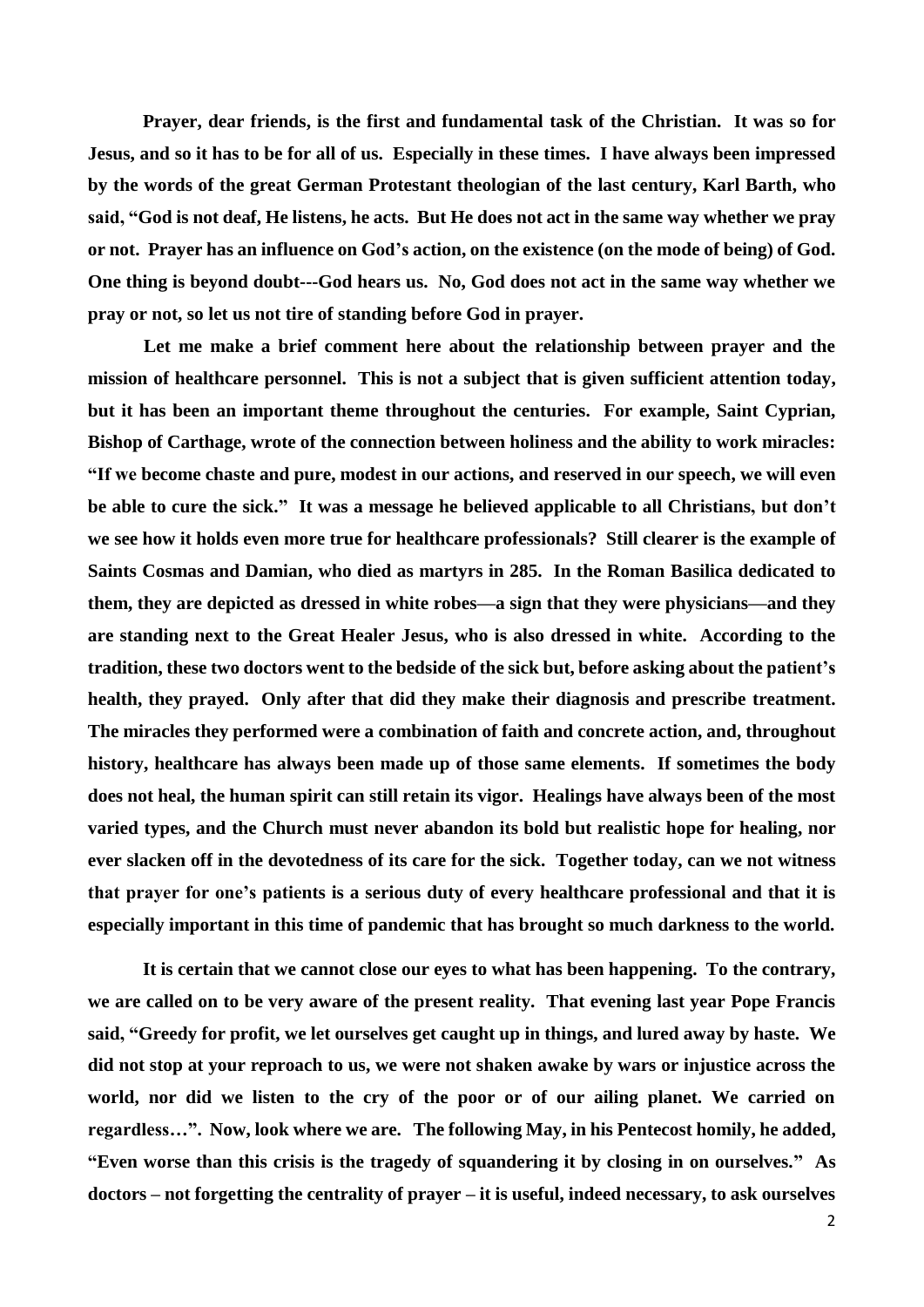**how to help society build a better future for all. And it is in this forward-looking context that we can ask ourselves some questions. What are we learning from the difficult experience of this global pandemic that is shaking our world? What lessons can we learn that in the coming years will affect our commitment, not only as believers, but also as doctors?**

**I will try to offer answers to these questions, focusing in particular on three words- health, science, profession (medical).**

**1. With regard to health, the traumatic events we are experiencing require us to reexamine the relationship between personal and public well-being. Good health (whose presence we usually ignore, because we take it for granted and realize its importance only when we lose it), helps us understand more clearly the bonds that unite us. Our interdependence is strong. And this applies both to individuals and to peoples. Covid-19's chief target, the respiratory system, provides a useful analogy. An elementary and indispensable function is at risk. We are dependent on resources that are not only shared, but that put us in very close communication with each other through the air we breathe. This helps us realize our interdependence more than diseases, such as cardiovascular morbidities, whose effects are not spread to others. As a practical result, for example, we recognize that wearing a mask protects not only the wearer but also those the wearer interacts with.**

**The same can be said for vaccination. By protecting myself I protect others, both because I reduce the number of hosts in which a virus can replicate itself, and because if I remain healthy, I avoid overloading healthcare systems that are already under stress. We know how important this is not only for Covid sufferers, but also for those afflicted with other diseases. For example, deaths from heart attacks and cancer have increased. We have learned that healthcare delivery systems fared better where there is an appropriate balance between hospital treatment of diseases and territorial networks of assistance and disease prevention. Likewise, systems that have become unbalanced in favor of disease treatment to the detriment of prevention have lost effectiveness. This is an important subject for future reexamination and restructuring.**

**2. Science has shown its limitations. It has taken time for science to understand an unknown virus, its behaviors, and its effects. We have found that, with respect to researchers and what they know, it all comes down to a question of belief. The scientific world of experimentation and rational demonstration depends on trust. We see this when processes break down because trust is lost (analogously to what happens when health itself is lost). As the Pope said in the interview of January 11, 2021: "I don't know why someone says: "no, the vaccine is dangerous", but if the doctors present it to you as something that can go well, that**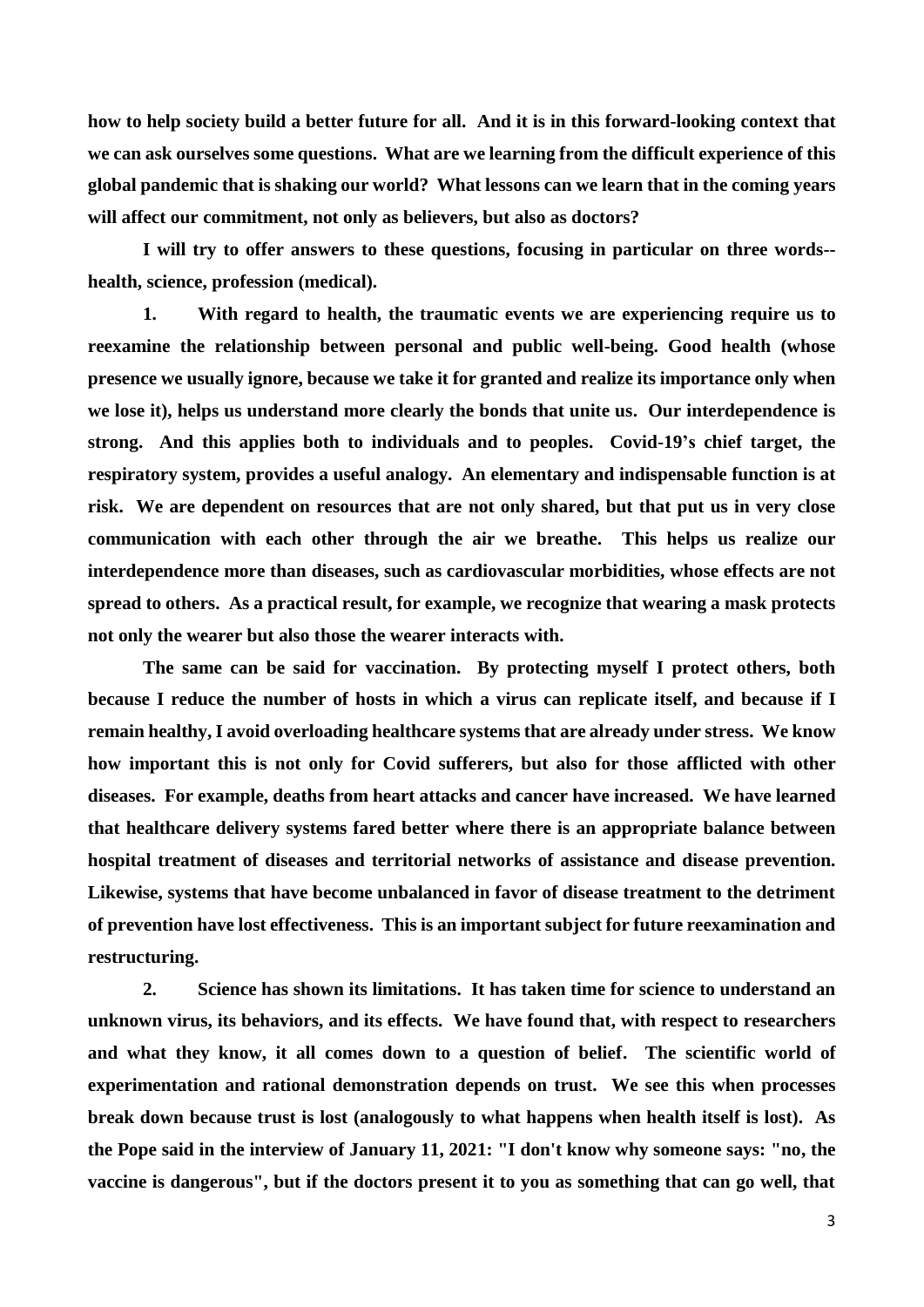**has no special dangers, why not take it?". In that context, however, if experts argue imprudently with each other in print or electronic media, they present a spectacle of conflict that disorients and discourages. They contribute to the "suicidal denialism" the Pope Francis has spoken of. If discussion of differing opinions is legitimate in laboratories and specialized journals, it is not prudent when the audience is non-experts, particularly if done for publicity or self-aggrandizement. Scientific evidence is the product of a consensus that is progressive and always subject to revision. It must be managed and advanced wisely and with critical judgment. We are called on understand – and help others understand – better not only the enormous potential of technoscience, but also its delays and limitations. We must proceed with greater accountability, including with regard to communication.** 

**3. The healthcare professional's highest duty is actual care for the sick. Their generosity and the quality of their work have earned them grateful recognition. Their strength in dealing with the unforeseen pandemic situation has been the result of a developed ability to combine public service with care for suffering individuals. Comparisons with war, which are sometimes made, do not seem to me to capture the true nature of healthcare activities. Those comparisons celebrate dedication by calling it "heroism," thus making it seem exceptional (and thus implying the possibility of a return to some lost normalcy).**

**Certainly, the circumstances of the pandemic are, and have been, exceptional, but they have revealed a level of commitment that does not need an emergency situation to be called into action. Healthcare personnel could not have worked in the ways that have given rise to such gratitude and recognition if that had not already been their normal way of serving. Even in everyday practice there is an attitude of self-giving that makes it possible to deal with critical situations when they happen. It is a commitment that not only promotes life, but promotes the desire to live, encouraging the recovery of health. And when healing is not possible, healthcare professionals accompany the patient in helping him or her accept the limits of medicine and the approach of death. This accompaniment is the expression of a shared search for meaning that is revealed in the doctor-patient relationship, and that is not diminished when limitations are encountered. Accompaniment can thus be a place of encounter and solidarity, just as the Lord Jesus has shown us by becoming a man, being born of a woman, and taking on the evil that weighed on history until He was raised up upon the Cross.**

**Once this pandemic is over, we need to deepen our understanding of the way others have been taken care of during the present crisis. In order to consolidate this awareness, it is important to encourage times and spaces for shared clarifying and reexamining what has happened, failures as well as successes. The experiences of those who have benefitted from**